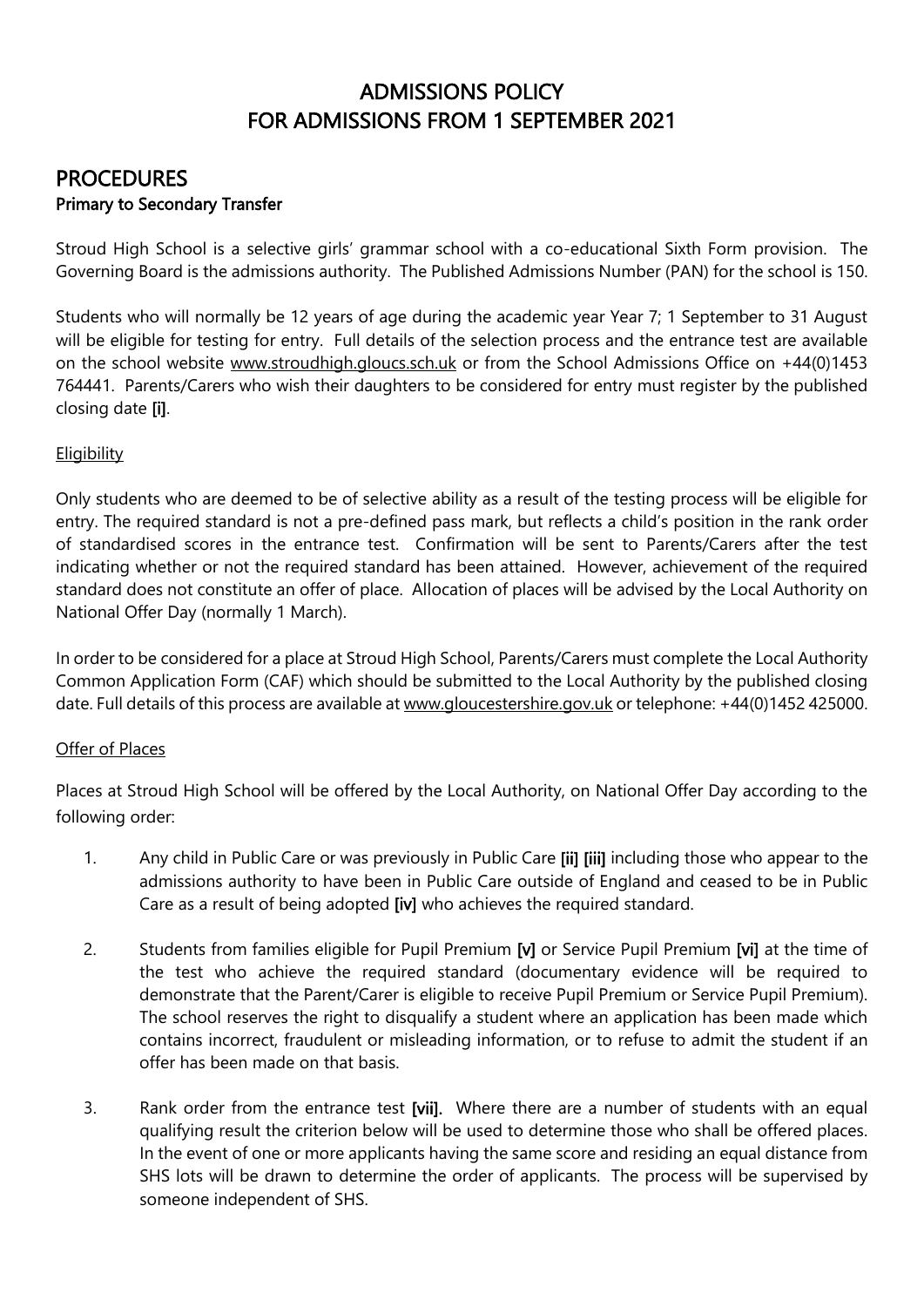Geographical proximity to the school measured in a straight line from the centre of the student's main residence [viii], including flats to the main reception of the school using [https://www.gloucestershire.gov.uk/education-and-learning/find-a](https://www.gloucestershire.gov.uk/education-and-learning/find-a-school/)[school/](https://www.gloucestershire.gov.uk/education-and-learning/find-a-school/)

## Appeals against Non-Admission

There is a system of appeals against non-admission, and details of how to lodge a request for an appeal will be issued when places are offered. It is the School's policy to accept only one appeal application for each student in an academic year unless there is a significant change of circumstances relevant to the application.

#### Out of County Applications

Applications will be accepted for students who live outside Gloucestershire.

## Out of Cohort Applications

#### Under-age Students

Parents/Carers who wish their daughters to be considered for entry must register by the published closing date and the following must apply if a student is underage:

- 1. The student must be no more than one year younger than the correct chronological cohort (who will normally be 12 years of age during the academic year Year 7; 1 September to 31 August).
- 2. There is a letter in support of the application from the Primary School; and,
- 3. Their test result must be in the top 50% of rankings for eligible students for the underage student to be successful.

If the student has a qualifying ranking that is not in the top 50% of eligible students, the student's ranking, upon request, may be carried forward a year to be considered for entry by the Stroud High School Leadership Team Panel and the student will not be required or permitted to sit a further test for Year 7 entry.

Applications from under-age students will be considered by the Primary School, Secondary School, and Parents/Carers. If any party disagrees the application will be referred to the Stroud High School committee responsible for Admissions.

#### Over-age Students

Please note that in normal circumstances Stroud High School does not accept students into a year group for which they are over-age.

If any party disagrees the application will be referred to the Stroud High School Committee responsible for Admissions

The Stroud High School committee responsible for Admissions will require evidence in exceptional cases as to why the student is out of cohort.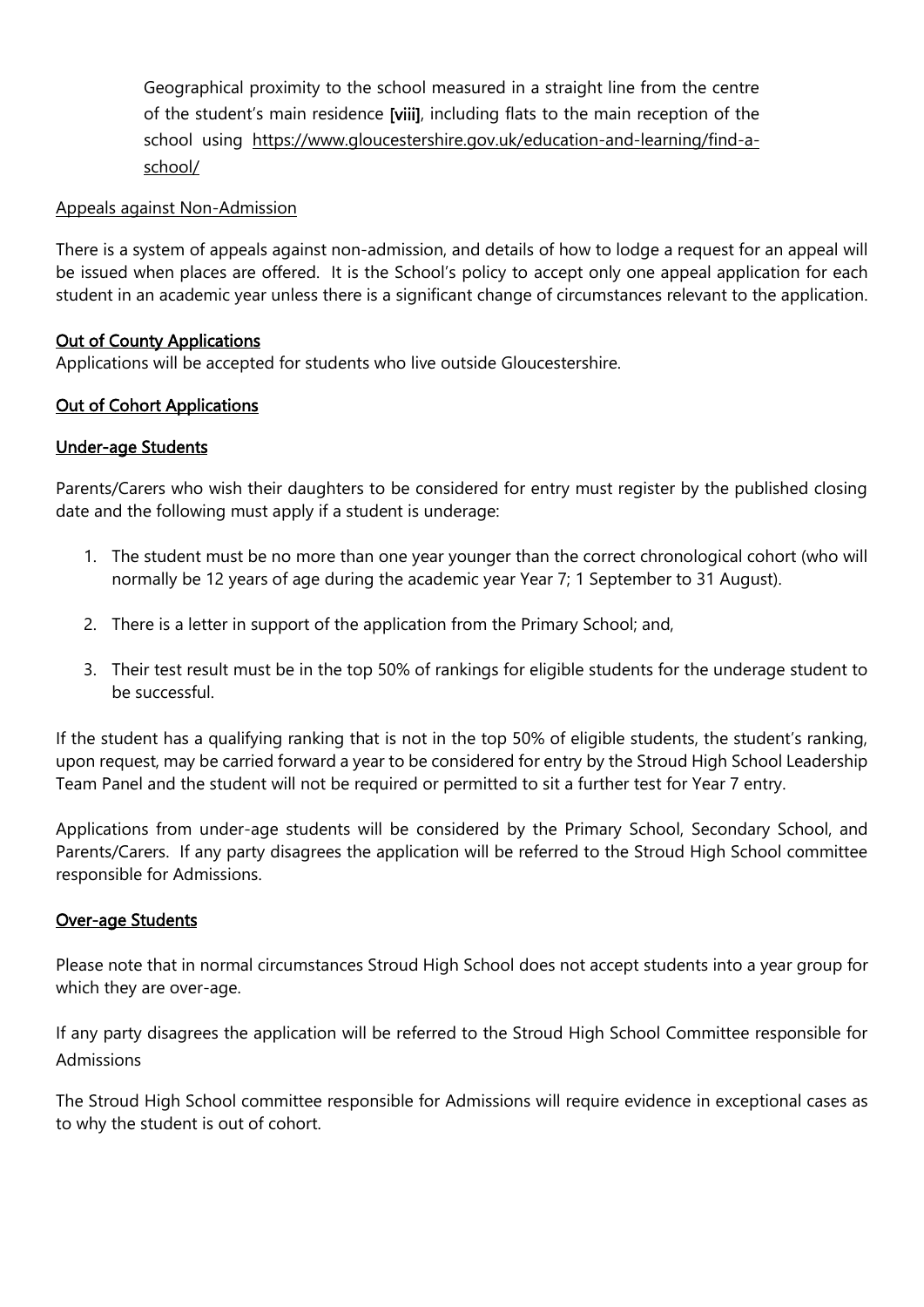## 2<sup>nd</sup> Applications

If a student is unsuccessful in obtaining a place for Year 7 they will be permitted to sit a test once more for entry into a different academic year, See Entrance Post Primary Transfer.

#### Fair Access Protocols

Stroud High School has signed up to the In-Year Fair Access Protocols held by Gloucestershire County Council. Should a suitably qualified vulnerable student [ix] within these Protocols require a place at the school, they will take precedence over any student on the waiting list.

Stroud High School is committed to equal opportunity and follows the Equality Act 2010 [x] and adheres to the requirements of the School Admissions Code 2021 [xi].

## Waiting List

In the event that the student reaches the required standard but there are no places available in the relevant year group, she will be placed on a waiting list. The order of this list will conform to the following criteria:

- 1. Any child in Public Care or was previously in Public Care [ii] [iii] including those who appear to the admissions authority to have been in Public Care outside of England and ceased to be in Public Care as a result of being adopted [iv] who achieves the required standard.
- 2. Students from families eligible for Pupil Premium [v] or Service Pupil Premium [vi] at the time of the test who achieve the required standard (documentary evidence will be required to demonstrate that the Parent/Carer is eligible to receive Pupil Premium or Service Pupil Premium). The school reserves the right to disqualify a student where an application has been made which contains incorrect, fraudulent or misleading information, or to refuse to admit the student if an offer has been made on that basis.
- 3. Rank order from the entrance test [vii]. Where there are a number of students with an equal qualifying result the criterion below will be used to determine those who shall be offered places. In the event of one or more applicants having the same score and residing an equal distance from SHS lots will be drawn to determine the order of applicants. The process will be supervised by someone independent of SHS.

Geographical proximity to the school measured in a straight line from the centre of the student's main residence [viii], including flats to the main reception of the school using [https://www.gloucestershire.gov.uk/education-and-learning/find-a](https://www.gloucestershire.gov.uk/education-and-learning/find-a-school/)[school/](https://www.gloucestershire.gov.uk/education-and-learning/find-a-school/)

A waiting list will be maintained in line with the published over-subscription criteria. Applicants on the waiting list will be used to fill spaces.

Applicants may remain on the waiting list until the end of year 7. At the end of Year 7 the waiting list will be disbanded. Any students wishing to remain in the system for a place at the school will need to make a second application – see paragraph Applications Post Primary Transfer below.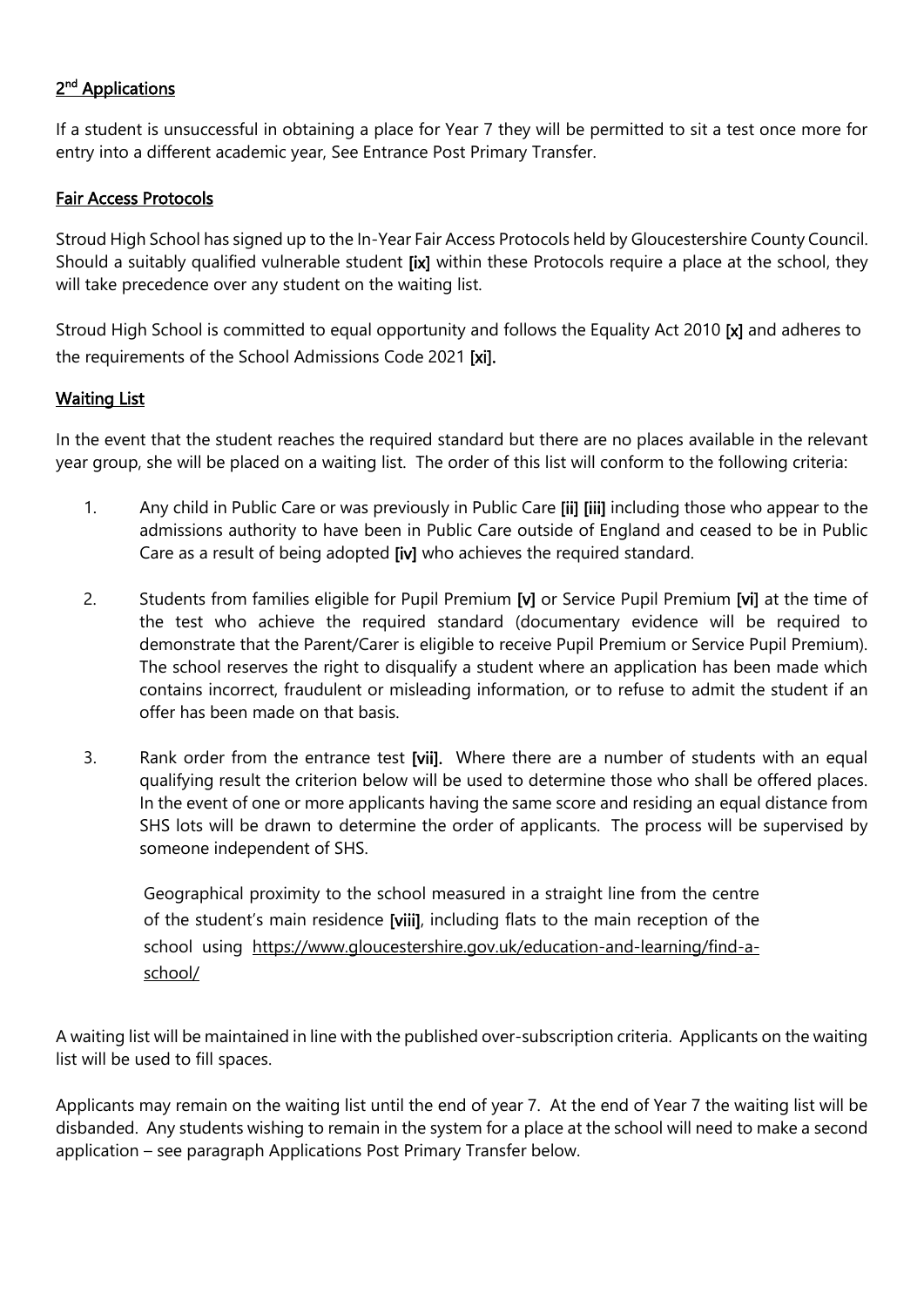# Entrance Post Primary Transfer

Any applications for school places made outside the normal year of entry to school must be made to the school. Students will follow the relevant In-Year test procedures details of which are available from the school. Applicants will be offered the opportunity to sit these tests at a time and date set by the school. Applications for Year 10 or Year 11 after the start of the academic year will only be considered under exceptional circumstances.

The Admissions Committee may offer a qualifying In-Year student a place to be admitted over the Published Admission Number (PAN) taking into consideration the capacity of the school and the year group.

Priority will be given firstly to any student who is a Child in Public Care [ii] [iii] including any student who appears to have been in Public Care or was previously in Public Care in a place outside of England [iv] and then a student from a family entitled to Pupil Premium [v] or Service Pupil Premium [vi] who achieves the required standard.

If a student is unsuccessful in obtaining a place a further application may be made in a subsequent academic year, however she will be only permitted to sit a test once more for a different academic year.

## The school may hold an Indicated Interest Register of those who wish to take an entrance test and make arrangements for testing for when space(s) become available.

There is a system of appeals against non-admission, and details of how to lodge a request for appeal will be received with the notification of the test result. It is the School's policy to accept only one appeal application for each student in an academic year unless there is a significant change of circumstances relevant to the application.

If a parent considers the appeal was not carried out in compliance with the DfE School Admissions Code and School Appeals Code, an objection can be made to the Education Funding Agency (EFA). Details can be found on the Gov.uk website under School Admission Appeals.

All admissions authorities must determine their admission arrangements by 28 February every year. If parents think that the admission arrangements do not comply with the School Admissions Code or other legislation relating to school admissions they may contact the Office of the Schools Adjudicator by 15 May in that same year.

## Fair Access Protocols

Stroud High School has signed up to the In-Year Fair Access Protocols held by Gloucestershire County Council. Should a vulnerable student [ix] within these protocols, who meets the academic entry requirements, require a place at the school, they will take precedence over any student on the waiting list.

Stroud High School is committed to equal opportunity and follows the Equality Act 2010 [x] and adhered to the requirements of the School Admissions Code 2021 [xi].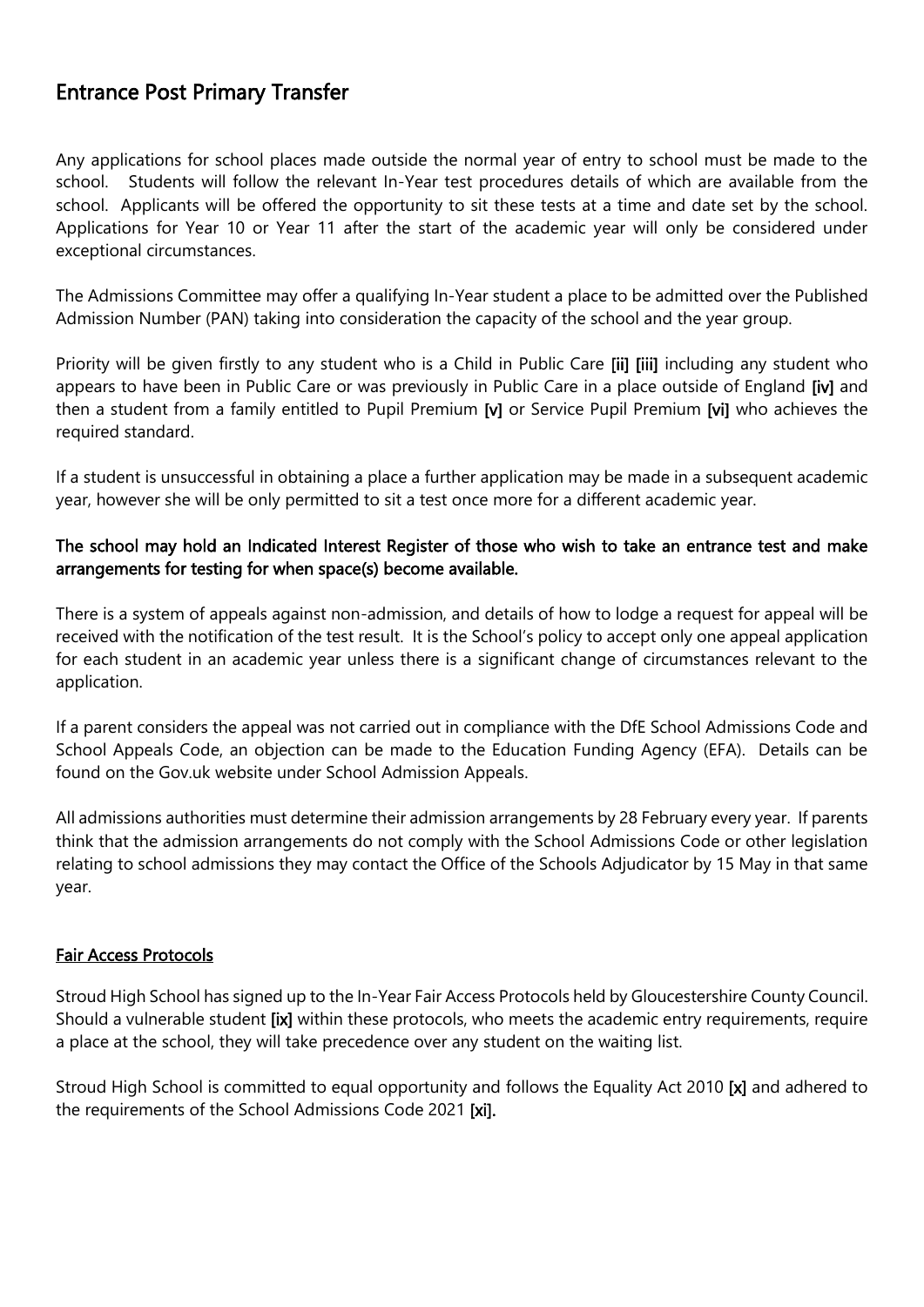## Waiting List

In the event that the student reaches the required standard but there are no places available in the relevant year group, she will be placed on a waiting list. The order of this list will conform to the following criteria:

- 1. Any child in Public Care or was previously in Public Care [ii] [iii] including those who appear to the admissions authority to have been in Public Care outside of England and ceased to be in Public Care as a result of being adopted [iv] who achieves the required standard.
- 2. Students from families eligible for Pupil Premium [v] or Service Pupil Premium [vi] at the time of the test who achieve the required standard (documentary evidence will be required to demonstrate that the Parent/Carer is eligible to receive Pupil Premium or Service Pupil Premium). The school reserves the right to disqualify a student where an application has been made which contains incorrect, fraudulent or misleading information, or to refuse to admit the student if an offer has been made on that basis.
- 3. Rank order from the entrance test [vii]. Where there are a number of students with an equal qualifying result the criterion below will be used to determine those who shall be offered places. In the event of one or more applicants having the same score and residing an equal distance from SHS lots will be drawn to determine the order of applicants. The process will be supervised by someone independent of SHS.

Geographical proximity to the school measured in a straight line from the centre of the student's main residence [viii], including flats to the main reception of the school using [https://www.gloucestershire.gov.uk/education-and-learning/find-a](https://www.gloucestershire.gov.uk/education-and-learning/find-a-school/)[school/](https://www.gloucestershire.gov.uk/education-and-learning/find-a-school/)

A waiting list will be maintained in line with the published over-subscription criteria. Applicants to Year 7 may remain on the waiting list until the end of Year 7. Applicants in Year 8 or Year 9 may remain on the list until the end of Year 9. Applicants on the waiting list will be used to fill spaces.

Students of Stroud High School who have left but then wish to return will be treated as new applicants.

## Admissions to Stroud High School Sixth Form

- 1. Year 12 admissions Please note that Stroud High School admits boys and girls into the Sixth Form.
	- Applications for Year 12 should be completed by the published deadline on the application form. Please refer to the following website [www.stroudhighsixthform.co.uk](http://www.stroudhighsixthform.co.uk/) or the school's website [www.stroudhigh.gloucs.sch.uk](http://www.stroudhigh.gloucs.sch.uk/) and a copy of the application form. In April applicants will receive notification as to whether a conditional place has been allocated. Conditional places will be confirmed after the GCSE results day normally in August each year. New students must submit their GCSE results within one week of GCSE results day. Please contact the Sixth Form using the contact details as set out in the school website [www.stroudhigh.gloucs.sch.uk.](http://www.stroudhigh.gloucs.sch.uk/)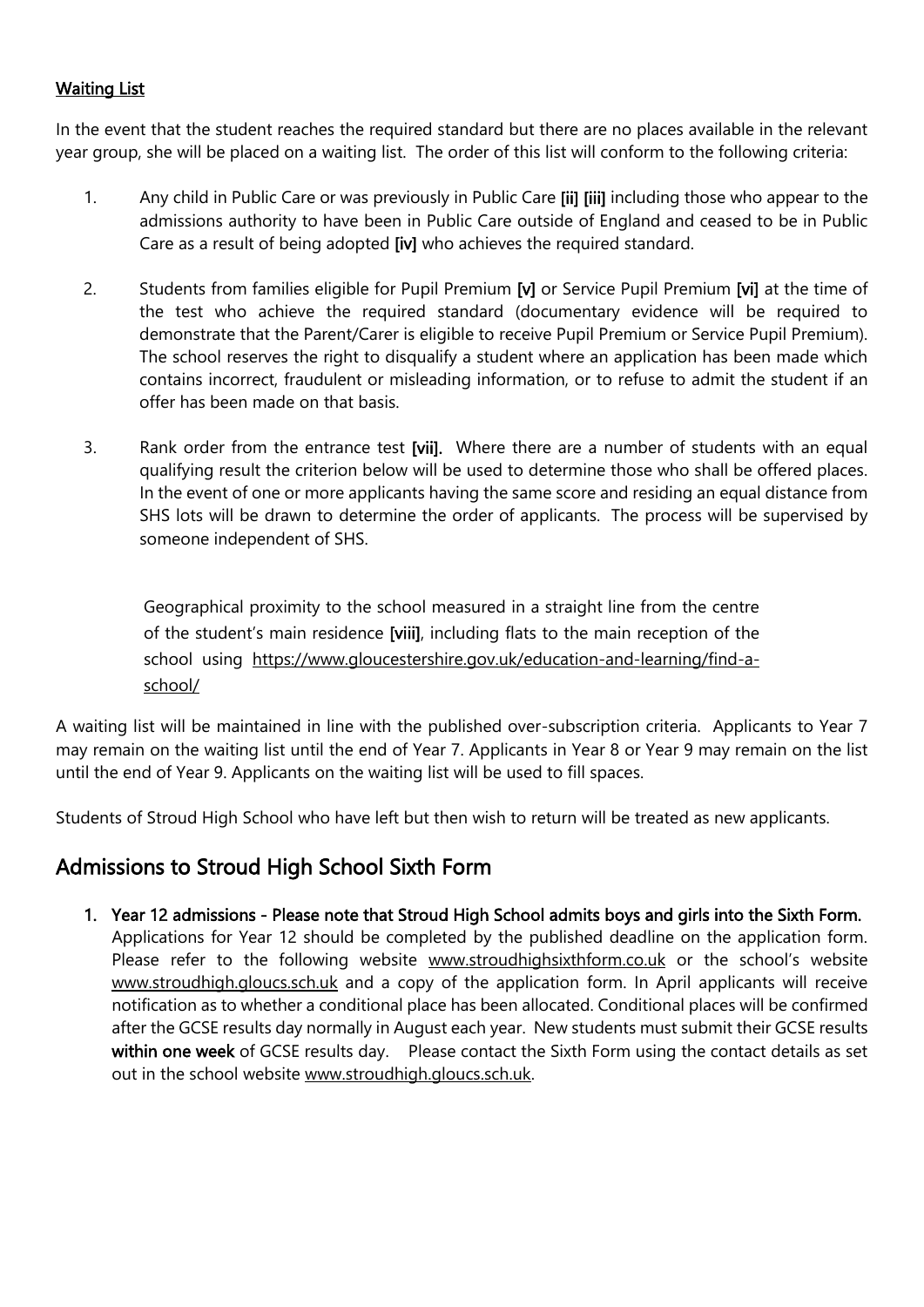## 2. Capacity

The PAN for the Year 12 cohort of Stroud High School is 180. The Sixth Form Leadership Team Panel may admit above this figure in exceptional circumstances and where it believes no prejudice will ensue. All Year 11 Stroud High School students who meet the published academic entry requirements can expect to be allocated a place in the Sixth Form, as well as a minimum planned admission number of 30 new students [vii].

## 3. Academic entry requirements

Students will need to meet all of the following requirements for entry into Stroud High School Sixth Form:

- Students should achieve a minimum of 48 points taken from the sum of their best 8 full course GCSEs (For example a grade 8 is equivalent to 8 points). Core and Additional Science count as separate subjects. Short course GCSEs do not count towards the full course GCSE requirements.
- Students can apply for a Creative Scholarship. This is where they will choose to study 2 or more subjects from the following A-Levels. Product Design, Art Textiles, Fine Art, Graphic Design and Photography. Students who apply through this pathway will not need to meet the 48 point threshold but they will be required to meet the subject entry requirements for all of their courses. Creative Scholarships are confirmed by the Admissions Review Group.
- All Students are expected to have a minimum of Grade 5 in both English Language and Mathematics, but students with a grade 4 will be considered if they have met the 48 point threshold or the requirements of the creative scholarship.
- Students should meet individual subject requirements as described on the Sixth Form website in their chosen subject areas if previously taken at GCSE level, or a relevant subject as specified on the Sixth Form website [www.stroudhighsixthform.co.uk.](http://www.stroudhighsixthform.co.uk/) Details of these requirements are available from the school.

Students will normally choose no more than 2 new subjects to study in Year 12. Students with insufficient formal GCSE qualifications but with demonstrable equivalent qualifications will be considered by Stroud High School, being guided by points equivalence and evidence of prior learning.

## Admissions Review Group

Internal and new students who have missed the entry criteria may request consideration for a place by the Admissions Review Group who may accept or reject applications. This may include those students who narrowly missed the sixth form or subject entry criteria. Students who have missed the published admission criteria yet meet the standard for entry in their subject areas can have their case reconsidered. The Admission Review Group will also consider the case for all applicants who have previously been in receipt of Pupil Premium or Service Pupil Premium but have not met the published admission criteria. The Admission Review Group will consist of the Headteacher, the Head of Sixth Form and two representatives from the Governors' Communications and Admissions Committee.

## 4. Students continuing from Year 11 in Stroud High School

Priority for admission to Year 12 will be given to students progressing into the Sixth Form from Year 11 of the school (see oversubscription criteria below).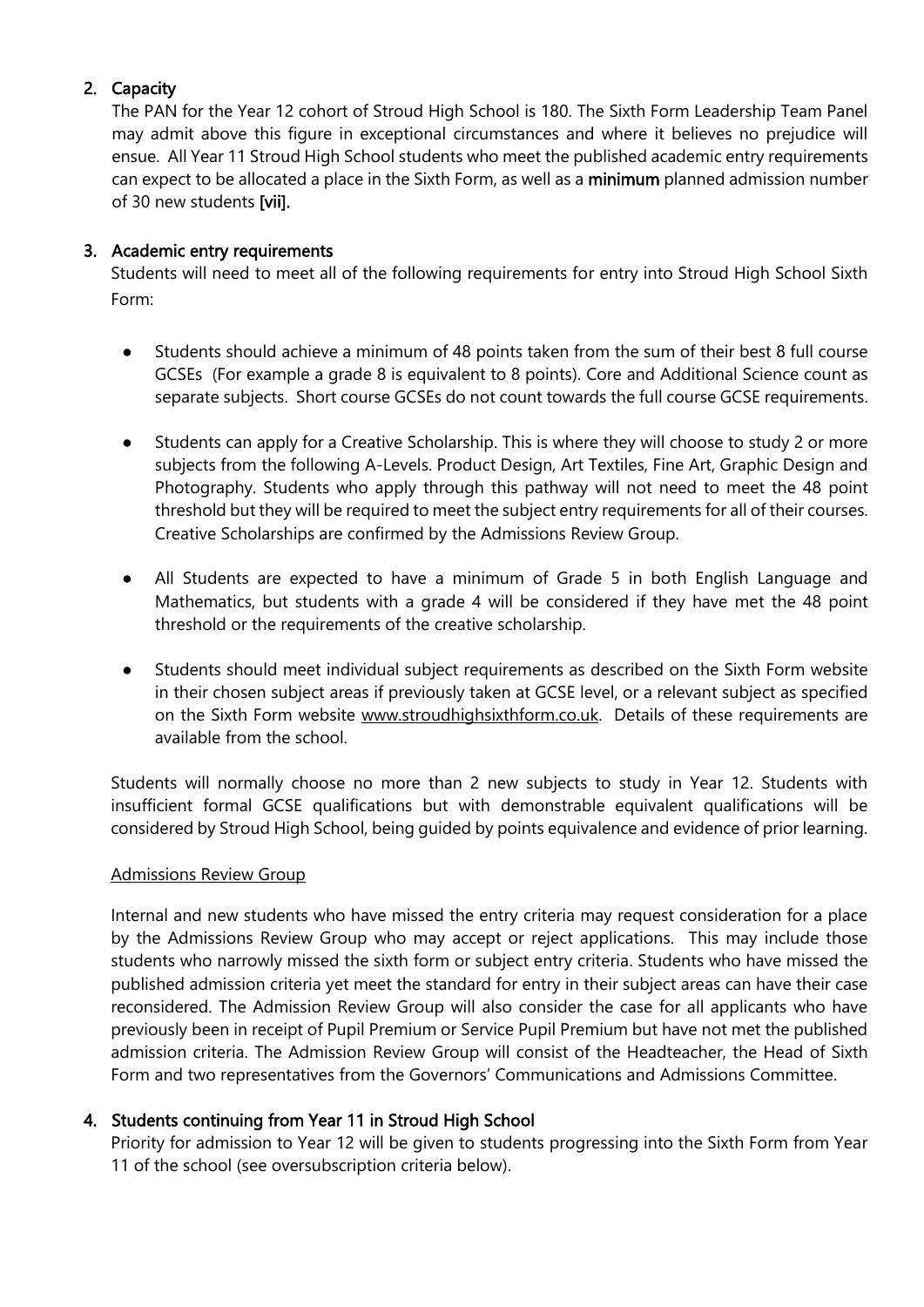## 5. Students joining the school for the first time

We welcome applications from new students. Following submission of an application form, applicants will be invited to an advisory discussion with a member of the Stroud High School Sixth Form Team. Conditional places will be offered on the basis of the predicted GCSE grades supplied by the applicant's school and students should contact the school and submit their GCSE results within one week of GCSE results day, to confirm their place. Please contact either [jmerrett@stroudhigh.gloucs.sch.uk](mailto:jmerrett@stroudhigh.gloucs.sch.uk) or +44(0)1453 847114.

## 6. Oversubscription criteria

If more students meet the required standard than can be offered places, the following additional criteria in this order will be applied:

- 1. Any child in Public Care or was previously in Public Care [ii] [iii] including those who appear to the admissions authority to have been in Public Care outside of England and ceased to be in Public Care as a result of being adopted [iv] who achieves the required standard.
- 2. A student from a family that was previously eligible to receive Pupil Premium [v] or Service Pupil Premium [vi] during Year 11. The school reserves the right to disqualify a student where an application has been made which contains incorrect, fraudulent or misleading information, or to refuse to admit the student if an offer has been made on that basis.
- 3. Students from Stroud High School
- 4. Students with the highest average GCSE points score (9-5) in the student's best eight full course separate subjects where the student has received numbered grades.

In the event of a tie break between two or more students when applying the above criteria, a process of random allocation will be followed by the Governing Board, which will be supervised by someone independent of the school.

## 7. Waiting List

In the event that the student reaches the required academic standard but there are no places available in Year 12, the student will be placed on a Waiting List. The order of this list will conform to the oversubscription criteria as listed above (section 6). If the number of students falls below the maximum Year 12 cohort number those on the waiting list will be offered places, in accordance with the oversubscription criteria. The waiting list for Year 12 will be held until 31<sup>st</sup> October.

Students from Year 11 of Stroud High School who left but then wish to return will be treated as new applicants.

## 8. Year 13 Transfer

New students who wish to transfer into Year 13 should in the first instance make contact with the Sixth Form Office.

## Fair Access Protocols

Stroud High School has signed up to the In-Year Fair Access Protocols held by Gloucestershire County Council. Should a vulnerable student [ix] within these protocols, who meets the academic entry requirements, require a place at the school, they will take precedence over any student on the waiting list.

Stroud High School is committed to equal opportunity and follows the Equality Act 2010 [x] and adhered to the requirements of the School Admissions Code 2021 [xi].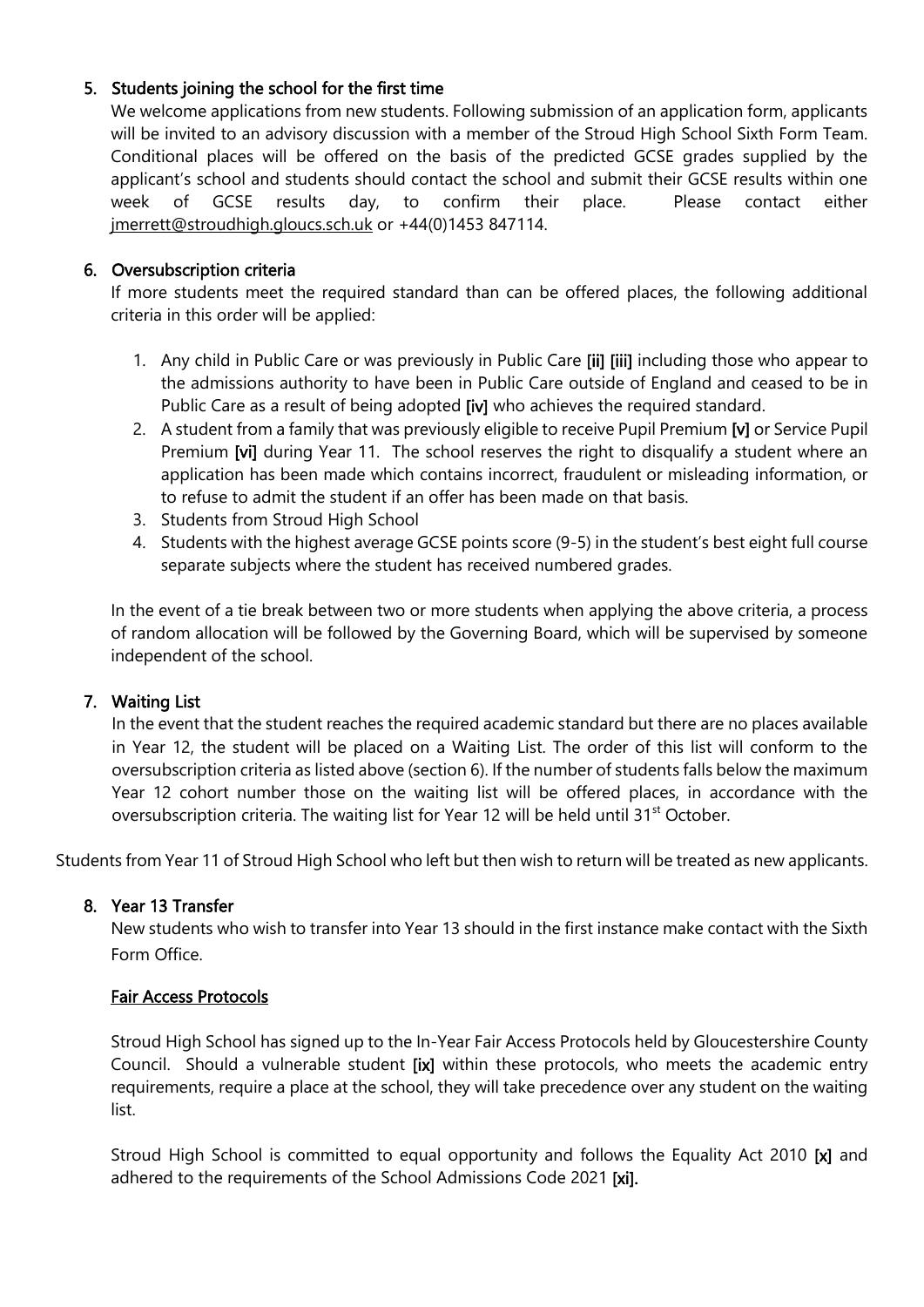## 9. Appeals

There is a system of appeals against non-admission, and details of how to appeal are available from the school. It is the school's policy to accept only one appeal application for each student in an academic year unless there is a significant change of circumstances.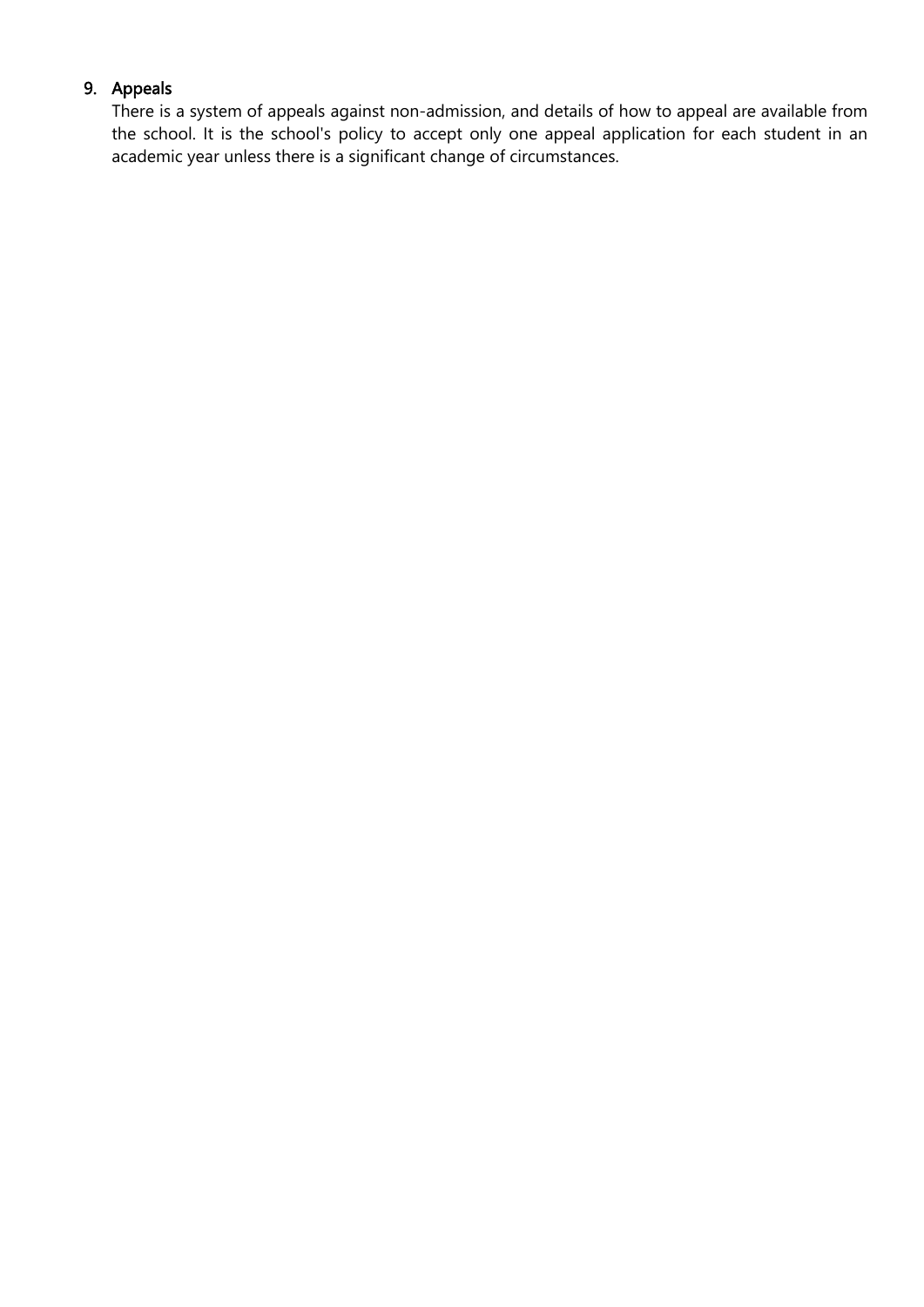## Footnotes

[i] In order to safeguard the credibility of the test, where a student (whether or not registered in two or more authorities including Gloucestershire) undertakes the same test on more than one occasion, then the first sitting shall be taken as the test result and any place offered in accordance with the admission arrangements shall be offered on the basis of that result. For the avoidance of doubt where a place is offered on the basis of a fraudulent or misleading application the school may withdraw that offer.

## [ii] Children in Public Care (Looked After Children)/Previously Looked After Children

A looked after child or a child who was previously looked after but immediately after being looked after became subject to an adoption, residence, or special guardianship order. A' looked after child' is a child who is (a) in the care of a local authority, or (b) being provided with accommodation by a local authority in the exercise of their social services functions. (see the definition in Section 22(1) of the Children Act 1989 at the time of making an application to the school).

An adoption order is an order under section 46 of the Adoption and Children Act 2002.

A child arrangements order is an order settling the arrangements to be made as to the person with whom the child is to live under section 8 of the Children Act 1989. Section 14A of the Children Act 1989 defines 'a special guardianship order' as an order appointing one or more individuals to be a child's special guardian (or special guardians).

[iii] In the case of a 'looked after child' or 'previously looked after child' supporting documentation must be submitted to the school at the time of application.

[iv] A child is regarded as having been in Public Care or previously in Public Care outside of England, if the child was accommodated by a Public Authority, a Religious Organisation or any other provider of care whose sole purpose is to benefit society. Supporting evidence of previously looked after status must be submitted to the school prior to sitting their test.

[v] The Pupil Premium is additional funding paid annually to schools under section 14 of the Education Act 2002 for the purposes of supporting the attainment of disadvantaged children.

The school will require independent and verifiable evidence of Pupil Premium entitlement in the requisite period from a reliable source such as a local authority. The evidence/documentation needs to be sent to the school prior to sitting the test. This evidence/supporting documentation may be shared with all the grammar schools you elect to share with.

[vi] Students who are entitled to Service Pupil Premium are those whose parents are serving in the armed forces, those who have died in action or left due to injury or who has a parent who is on full time reserved service - ref [https://www.gov.uk/government/publications/the-servce-pupil-premium/service:pupil](https://www.gov.uk/government/publications/the-servce-pupil-premium/service:pupil-premium-what-you-need-to-know)[premium-what-you-need-to-know](https://www.gov.uk/government/publications/the-servce-pupil-premium/service:pupil-premium-what-you-need-to-know)

The school will require independent and verifiable evidence of Service Pupil Premium entitlement in the requisite period from a reliable source. The evidence/documentation needs to be sent to the school prior to sitting the test. This evidence/supporting documentation may be shared with all the grammar schools you elect to share with.

[vii] A place at Stroud High School will be withdrawn if it is offered in error or if it is established that the offer was obtained through a fraudulent or intentionally misleading application.